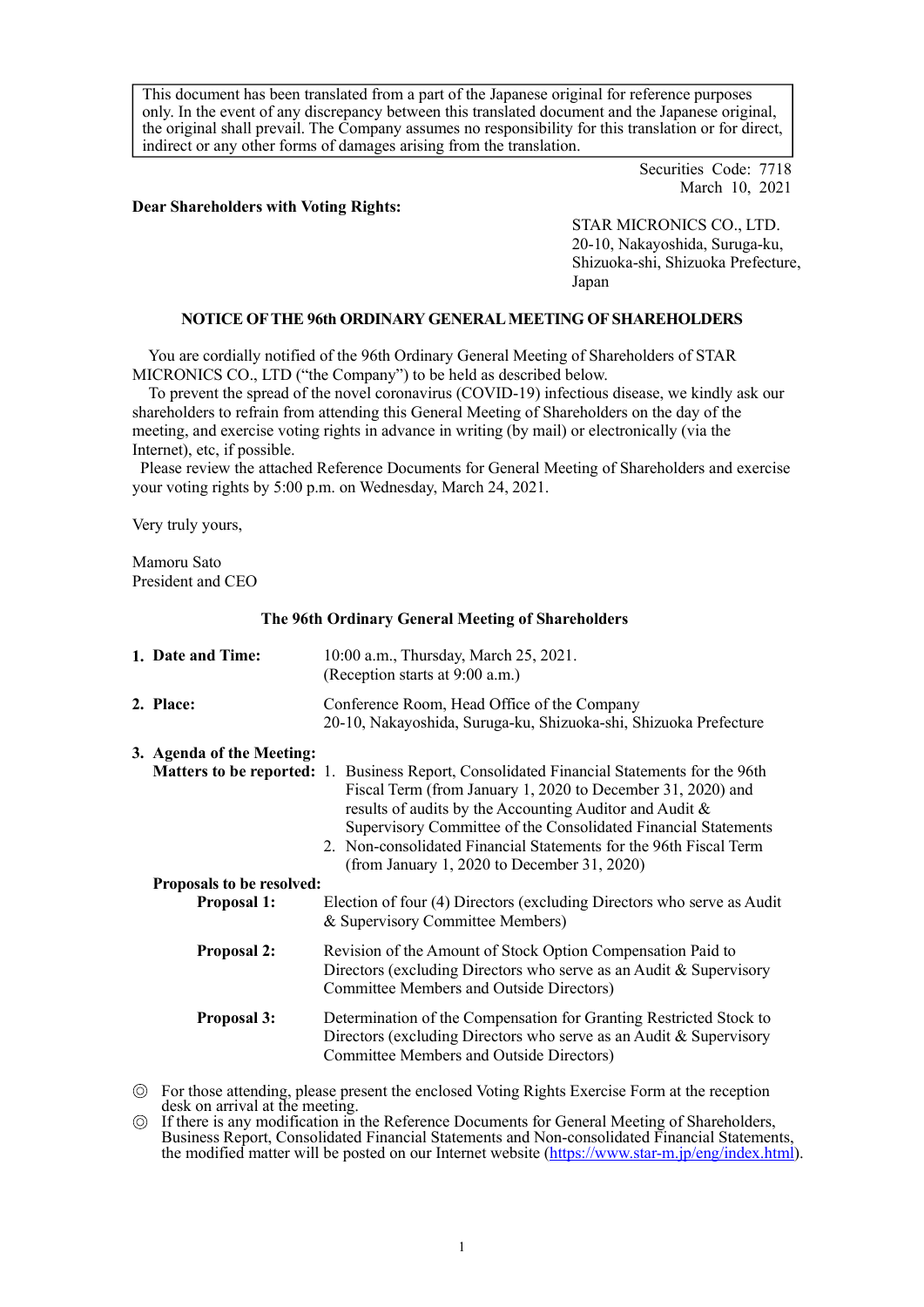#### Notice regarding dividend of surplus

In accordance with Paragraph 1, Article 459 of the Companies Act, The Company has stipulated in Article of Incorporation that dividends from retained earnings, etc. may be determined by a resolution of the Board of Directors. Figure 1. All the materials of surplus<br>
1. Arcicle of Incorporation has dividends from retained carnings, etc. may be determined by a<br>
1. Article of Incorporation that dividends from etained carnings, etc. may be determin the Companies Act, The Company has stipulated<br>retained earnings, etc. may be determined by a<br>n February 19, 2021, the Company resolved to<br>Term (from January 1, 2020 to December 31,<br>Articles of Incorporation.<br>¥30 per share

At the meeting of the Board of Directors held on February 19, 2021, the Company resolved to pay year-end cash dividends for the 96th Fiscal Term (from January 1, 2020 to December 31, 2020) as follows, based on this provision of the Articles of Incorporation.

- 
- 2. Effective date and starting date of Friday, February 26, 2021 dividend payments

## Reference Documents for General Meeting of Shareholders

#### Proposal 1: Election of four (4) Directors (excluding Directors who serve as Audit & Supervisory Committee Members)

|            |                                                                                                       |                                                                                                       | The terms of office of all of four (4) Directors (here and hereafter in this proposal, excluding |           |  |  |  |
|------------|-------------------------------------------------------------------------------------------------------|-------------------------------------------------------------------------------------------------------|--------------------------------------------------------------------------------------------------|-----------|--|--|--|
|            |                                                                                                       |                                                                                                       | Directors who serve as Audit & Supervisory Committee Members) will expire at the conclusion of   |           |  |  |  |
|            |                                                                                                       |                                                                                                       | his meeting. Accordingly, election of the following four (4) Directors is proposed.              |           |  |  |  |
|            |                                                                                                       |                                                                                                       | The Nominees for Directors have been approved by the Board of Directors after deliberation by    |           |  |  |  |
|            |                                                                                                       |                                                                                                       | he Nomination and Compensation Committee, the majority of whom shall be Independent Outside      |           |  |  |  |
| Directors. |                                                                                                       |                                                                                                       |                                                                                                  |           |  |  |  |
|            |                                                                                                       |                                                                                                       | Moreover, for this proposal, we have received opinions from the Audit & Supervisory Committee    |           |  |  |  |
|            | hat all nominees for Directors are qualified.                                                         |                                                                                                       |                                                                                                  |           |  |  |  |
|            | The nominees for Directors are as follows:                                                            |                                                                                                       |                                                                                                  |           |  |  |  |
|            |                                                                                                       |                                                                                                       |                                                                                                  | Number of |  |  |  |
| No.        | Name                                                                                                  | Career summary, status and assignment at the Company, and                                             | shares of the                                                                                    |           |  |  |  |
|            | (Date of Birth)                                                                                       | important concurrent positions                                                                        | Company                                                                                          |           |  |  |  |
|            |                                                                                                       |                                                                                                       |                                                                                                  | held      |  |  |  |
|            |                                                                                                       | April 1975                                                                                            | Enters the Company as an employee                                                                |           |  |  |  |
|            |                                                                                                       | March 1992                                                                                            | Manager, Presidential Office                                                                     |           |  |  |  |
|            | Reelection<br>Hajime Sato<br>(December 23, 1951)                                                      | October 1993                                                                                          | General Manager, General Affairs                                                                 |           |  |  |  |
|            |                                                                                                       |                                                                                                       | Department                                                                                       |           |  |  |  |
|            |                                                                                                       | May 1995                                                                                              | Director of the Company                                                                          |           |  |  |  |
|            |                                                                                                       | June 1995                                                                                             | General Manager, IS Department                                                                   |           |  |  |  |
|            |                                                                                                       | August 1996                                                                                           | General Manager, Human Resources                                                                 |           |  |  |  |
|            |                                                                                                       |                                                                                                       | Department                                                                                       |           |  |  |  |
|            |                                                                                                       | May 1999                                                                                              | General Manager, Finance & Accounting                                                            |           |  |  |  |
|            |                                                                                                       |                                                                                                       | Department                                                                                       |           |  |  |  |
|            |                                                                                                       | September 1999                                                                                        | Senior General Manager, General                                                                  | 110,200   |  |  |  |
|            |                                                                                                       |                                                                                                       | <b>Administration Headquarters</b>                                                               |           |  |  |  |
|            |                                                                                                       | <b>May 2000</b>                                                                                       | Senior General Manager, Electronic                                                               |           |  |  |  |
|            |                                                                                                       |                                                                                                       | <b>Products Group Headquarters</b>                                                               |           |  |  |  |
| 1.         |                                                                                                       | May 2002                                                                                              | Managing Director of the Company                                                                 |           |  |  |  |
|            |                                                                                                       | May 2006                                                                                              | Senior Managing Director of the Company                                                          |           |  |  |  |
|            |                                                                                                       | <b>May 2009</b>                                                                                       | Representative Director, President and CEO                                                       |           |  |  |  |
|            |                                                                                                       |                                                                                                       | of the Company                                                                                   |           |  |  |  |
|            |                                                                                                       | March 2017                                                                                            | Representative Director, Chairman of the                                                         |           |  |  |  |
|            |                                                                                                       |                                                                                                       | Board of Directors of the Company (to                                                            |           |  |  |  |
|            |                                                                                                       |                                                                                                       | present)                                                                                         |           |  |  |  |
|            | [Reasons for deciding a nominee for a Director]                                                       |                                                                                                       |                                                                                                  |           |  |  |  |
|            | Mr. Hajime Sato has extensive experience gained while serving as one of the Company's managers        |                                                                                                       |                                                                                                  |           |  |  |  |
|            | for a long period of time, and from May 2009, as President and CEO, he has shown strong leadership    |                                                                                                       |                                                                                                  |           |  |  |  |
|            | and decision-making capabilities based on his high level of knowledge and track record with regard to |                                                                                                       |                                                                                                  |           |  |  |  |
|            | management. From March 2017, as Chairman of the Board of Directors, he has been fulfilling his        |                                                                                                       |                                                                                                  |           |  |  |  |
|            |                                                                                                       | responsibilities appropriately in the overall management of the Group as well as in the operation of  |                                                                                                  |           |  |  |  |
|            |                                                                                                       | the Board of Directors. For these reasons, the Company judges that he is eligible to be a Director of |                                                                                                  |           |  |  |  |
|            |                                                                                                       | the Company, and would like to reelect him as a Director.                                             |                                                                                                  |           |  |  |  |
|            |                                                                                                       |                                                                                                       |                                                                                                  |           |  |  |  |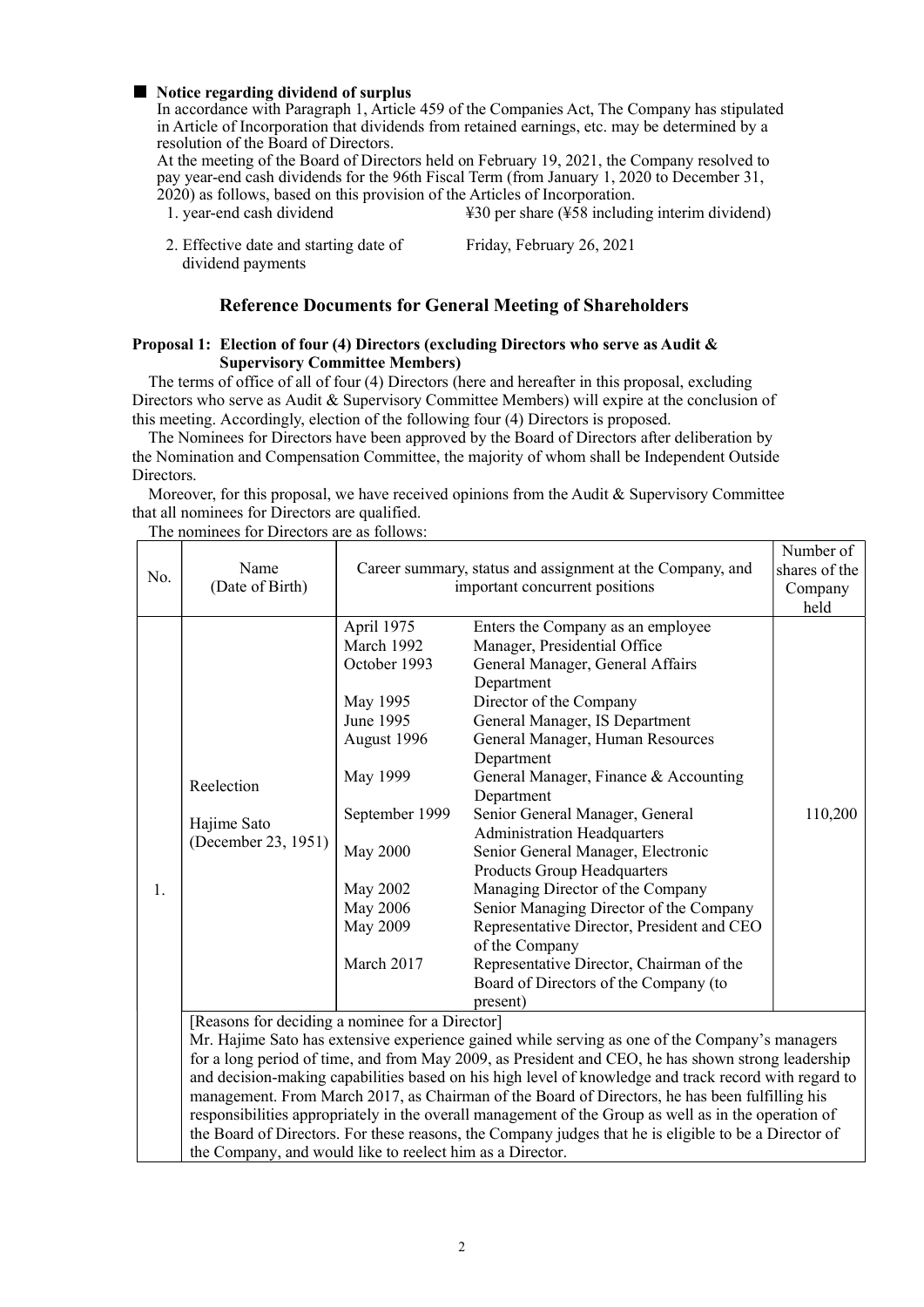| No. | Name<br>(Date of Birth)                                                                                                                                                                                                                                                                                                                                                                                                                                                                                                                                                                                                                                                                                                                             | Career summary, status and assignment at the Company, and<br>important concurrent positions                         | Number of<br>shares of the<br>Company<br>held                                                                                                                                                                                                                                                                                                                                                                                                                                                                                                       |        |  |  |
|-----|-----------------------------------------------------------------------------------------------------------------------------------------------------------------------------------------------------------------------------------------------------------------------------------------------------------------------------------------------------------------------------------------------------------------------------------------------------------------------------------------------------------------------------------------------------------------------------------------------------------------------------------------------------------------------------------------------------------------------------------------------------|---------------------------------------------------------------------------------------------------------------------|-----------------------------------------------------------------------------------------------------------------------------------------------------------------------------------------------------------------------------------------------------------------------------------------------------------------------------------------------------------------------------------------------------------------------------------------------------------------------------------------------------------------------------------------------------|--------|--|--|
| 2.  | Reelection<br>Mamoru Sato<br>(January 5, 1960)                                                                                                                                                                                                                                                                                                                                                                                                                                                                                                                                                                                                                                                                                                      | <b>July 1984</b><br>June 2004<br><b>May 2008</b><br>March 2009<br>March 2012<br>May 2012<br>May 2014<br>March 2017  | Enters the Company as an employee<br>Executive Manager, Sales and Marketing<br>Department, Special Products Division<br>Director of the Company<br>Deputy General Manager, Special Products<br>Division<br>General Manager, Special Products Division<br>Executive Officer of the Company<br>Senior Vice General Manager, General<br><b>Administration Headquarters</b><br>General Manager, General Administration<br>Headquarters<br>Managing Director of the Company<br>Representative Director, President and CEO<br>of the Company (to present) | 67,800 |  |  |
|     | [Reasons for deciding a nominee for a Director]<br>In addition to his extensive experience and track record gained while carrying out business execution<br>at the Special Products Division and the General Administration Headquarters, Mr. Mamoru Sato<br>possesses knowledge of management gained primarily from his experience engaging in management<br>as a Managing Director for both of these organizations. Also, from March 2017, as President and<br>CEO, based on global insights gained from overseas experience, he has been the driving force in the<br>overall management of the Group. For these reasons, the Company judges that he is eligible to be a<br>Director of the Company, and would like to reelect him as a Director. |                                                                                                                     |                                                                                                                                                                                                                                                                                                                                                                                                                                                                                                                                                     |        |  |  |
| 3.  | Reelection<br>Yasunao Sasai<br>(April 19, 1960)                                                                                                                                                                                                                                                                                                                                                                                                                                                                                                                                                                                                                                                                                                     | April 1983<br>June 2011<br>March 2014<br>March 2015<br>March 2017<br><b>July 2019</b><br>January 2020<br>March 2020 | Enters the Company as an employee<br>Executive Manager, Sales and Marketing<br>Department, Machine Tools Division<br><b>Executive Manager, Development</b><br>Department, Machine Tools Division<br>Executive Officer of the Company, Senior<br>Vice General Manager, Machine Tools<br>Division<br>General Manager, Machine Tools Division<br>Senior Executive Officer of the Company<br>Executive Manager, Business Planning<br>Department, Machine Tools Division<br>Managing Director of the Company (to<br>present)                             | 9,000  |  |  |
|     | [Reasons for deciding a nominee for a Director]<br>Mr. Yasunao Sasai possesses extended experience and track record gained through business execution<br>at the Machine Tools Division for a long period of time, and has shown leadership and contributed<br>toward the increase of earnings for the Machine Tools Division. Also, from March 2020, as a<br>Managing Director, he has been possessed knowledge of management with regard to our Machine<br>Tools Division and Special Products Division. For these reasons, the Company judges that he is<br>eligible to be a Director of the Company, and would like to reelect him as a Director.                                                                                                |                                                                                                                     |                                                                                                                                                                                                                                                                                                                                                                                                                                                                                                                                                     |        |  |  |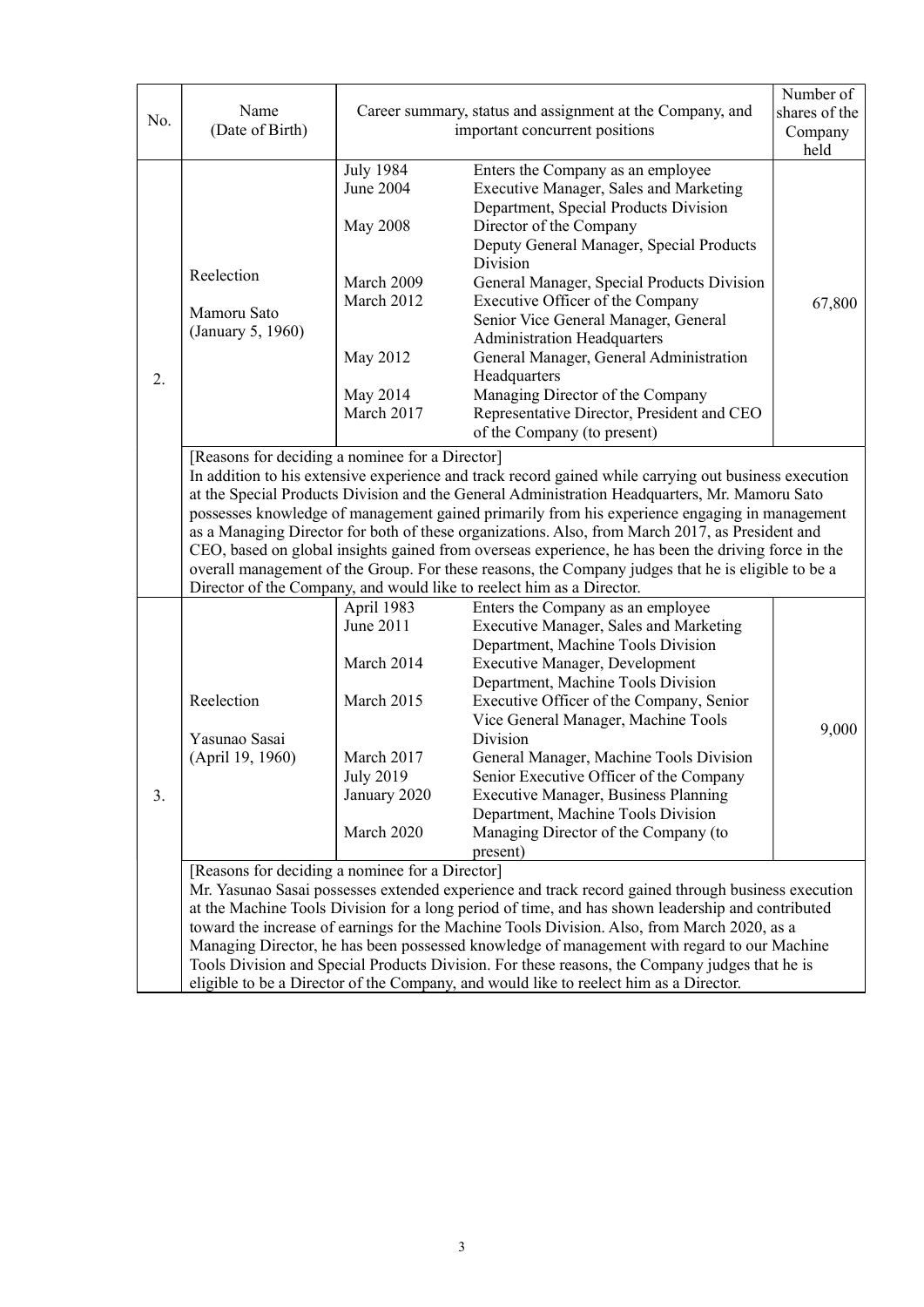| No.    | Name<br>(Date of Birth)                                                                                                                                    |                                                                                                                                                                              | Career summary, status and assignment at the Company, and<br>important concurrent positions                                                                                                                                                                                                                                                                                                                                                                                                                                                                                                                                                                                                                                                                                                                                                                 | Number of<br>shares of the<br>Company<br>held |
|--------|------------------------------------------------------------------------------------------------------------------------------------------------------------|------------------------------------------------------------------------------------------------------------------------------------------------------------------------------|-------------------------------------------------------------------------------------------------------------------------------------------------------------------------------------------------------------------------------------------------------------------------------------------------------------------------------------------------------------------------------------------------------------------------------------------------------------------------------------------------------------------------------------------------------------------------------------------------------------------------------------------------------------------------------------------------------------------------------------------------------------------------------------------------------------------------------------------------------------|-----------------------------------------------|
| 4.     | Reelection<br>Outside<br>Independent<br>Seigo Iwasaki<br>(October 8, 1946)                                                                                 | March 1996<br>March 2000<br>March 2001<br>March 2006<br>January 2011<br>May 2014<br>June 2015<br>January 2018<br>June 2018<br>March 2020<br>(Important concurrent positions) | Director, Shizuoka Gas Company, Ltd.<br>Managing Director, Shizuoka Gas<br>Company, Ltd.<br>Senior Managing Director, Shizuoka Gas<br>Company, Ltd.<br>Representative Director, President, Shizuoka<br>Gas Company, Ltd<br>Representative Director, Chairman of the<br>Board of Directors, Shizuoka Gas Company,<br>Ltd.<br>Outside Director of the Company (to<br>present)<br>Outside Director, Murakami Corporation (to<br>present)<br>Director and Special Advisor, Shizuoka Gas<br>Company, Ltd.<br>Outside Director, TOSHIBA MACHINE<br>CO., LTD. (currently SHIBAURA<br>MACHINE CO., LTD) (to present)<br>Special Advisor, Shizuoka Gas Company,<br>Ltd. (to present)<br>Special Advisor, Shizuoka Gas Company, Ltd.<br>Outside Director, Murakami Corporation                                                                                        | 9,400                                         |
| Notes: | [Reasons for deciding a nominee for an Outside Director]<br>2. Mr. Seigo Iwasaki is a nominee for an Outside Director.<br>General Meeting of Shareholders. |                                                                                                                                                                              | Outside Director, SHIBAURA MACHINE CO., LTD.<br>Mr. Seigo Iwasaki has been the Representative Director of Shizuoka Gas Company, Ltd. for a long<br>period of time. The Company would like to elect him as an Outside Director in the hope that he will<br>continue to utilize his abundant experience and broad knowledge as a business manager in the<br>Company's adequate decision making process and supervision of the Directors' business execution.<br>1. No conflict of interest exists between the Company and the above nominees for Directors.<br>3. Mr. Seigo Iwasaki is an Outside Director of the Company at present, and his incumbent term of<br>office as an Outside Director will be six years and ten months as of the conclusion of this<br>4. The Company has designated and reported to the Tokyo Stock Exchange, Inc. that Mr. Seigo |                                               |

- 
- 2. Mr. Seigo Iwasaki is a nominee for an Outside Director.
- 3. Mr. Seigo Iwasaki is an Outside Director of the Company at present, and his incumbent term of office as an Outside Director will be six years and ten months as of the conclusion of this General Meeting of Shareholders.
- 4. The Company has designated and reported to the Tokyo Stock Exchange, Inc. that Mr. Seigo Iwasaki is an Independent Director as set forth in the Regulations of the Tokyo Stock Exchange. Furthermore, proposed agenda pass in its original form, he is to remain as an Independent Director.
- 5. Pursuant to the provisions of paragraph 1, Article 427 of the Companies Act, the Company has entered into an agreement with Mr. Seigo Iwasaki to limit liability due to negligence of duties; provided, however, that the limit on liability under the relevant agreement shall be an amount set forth by law. Furthermore, should this proposed agenda pass in its original form, the Company will plan to sustain such current agreement with him.
- 6. The Company has taken out a directors and officers liability insurance policy with an insurance company as provided for in paragraph 1, Article 430-3 of the Companies Act, and plans to renew it in March 2021. This policy shall compensate for damages that may arise because insured directors and officers are liable for the execution of their duties or are claimed for pursuing such liability, and insurance premiums shall be borne in full by the Company for all insureds including the portion of special provisions. Each nominees for Directors has already been insured by this insurance policy and will continue to be insured if this Proposal is approved as proposed.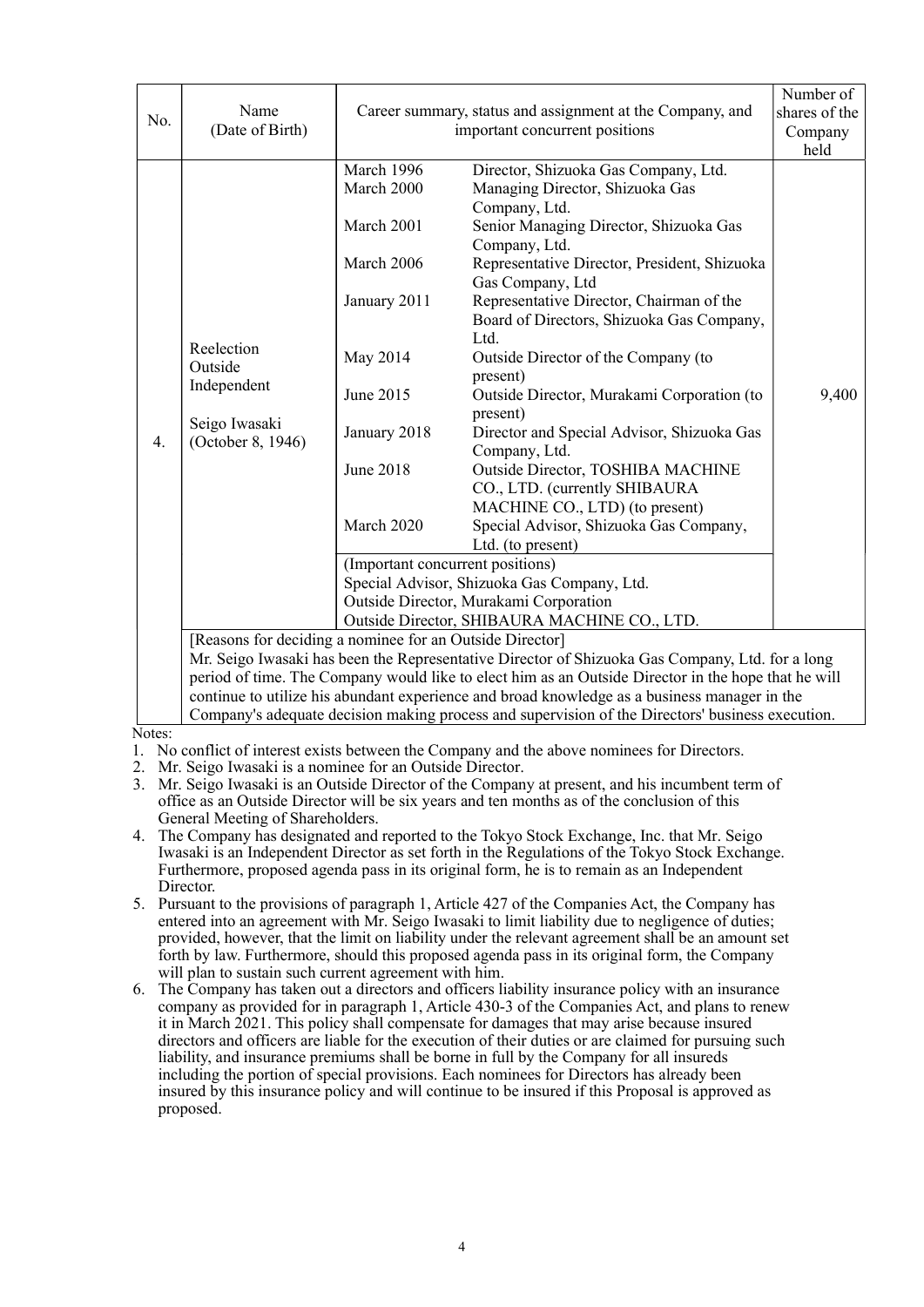### Proposal 2: Revision of the Amount of Stock Option Compensation Paid to Directors (excluding Directors who serve as an Audit & Supervisory Committee Members and Outside Directors)

At its 91st Ordinary General Meeting of Shareholders held on May 26, 2016, the Company resolved that the amount of Stock Options Compensation (Stock Compensation-type Stock Options and Ordinary Stock Options) granted to Directors (excluding Directors who serve as Audit & Supervisory Committee Members and Outside Directors) will not exceed ¥100 million annually.

Now, the Company has decided to discontinue the Stock Compensation-type Stock Options through review of its Directors' compensation plan. However, the Company will continue its Ordinary Stock Option plan and is looking to obtain the authorization of shareholders to an annual Stock Option Compensation amount of no higher than 20 million yen.

The allocation of Stock Acquisition Rights ("SARs") is intended to further increase the motivation and morale of Directors toward improving the Company's performance and value over the medium and long terms. The conditions for granting those Stock Options are determined in consideration of various circumstances, such as the status of the execution of duties by Directors and degree of contribution in the Company, and we believe that such determination has been rational.

In addition, if the Company records a net loss attributable to owners of parent in a fiscal year immediately before the relevant fiscal year, SARs shall not be issued within one year from the day of the Ordinary General Meeting of Shareholders related to the relevant fiscal year.

The specific amount of compensation shall be calculated by multiplying the fair value per Stock Acquisition Right to be allotted by the number of SARs to be allotted. The specific timing of payments and distributions of compensation to each Director (excluding Directors who serve as an Audit & Supervisory Committee Members and Outside Directors) will be determined by the Board of Directors.

The number of Directors (excluding Directors who serve as an Audit & Supervisory Committee Members) at present is four (4) (including one (1) Outside Director), and, if Proposal 1 "Election of four (4) Directors (excluding Directors who serve as an Audit & Supervisory Committee Members)," are approved as proposed, the number of Directors will be four (4) (including one (1) Outside Director).

This Proposal has been discussed by the Audit & Supervisory Committee through deliberations by the Nomination and Compensation Committee, and we have received an opinion that there are no particular matters to be pointed out.

#### Overview of SARs as Ordinary Stock Options

#### 1. Maximum number of SARs

The maximum number of SARs allocated will be 600 units within one year from the date of the Ordinary General Meeting of Shareholders for each fiscal year. The number of shares underlying each SAR ("the Number of Shares To Be Granted") will be 100 shares.

2. Class and number of shares underlying SARs

The maximum number of the Company's common stock to be issued upon the exercise of SARs within one year from the date of the Ordinary General Meeting of Shareholders for each fiscal year will be 60,000 shares.

Meanwhile, in the event that it is deemed appropriate to change the Number of Shares To Be Granted due to the Company conducting a stock split (including a gratis allotment of the Company's common stock) or stock consolidation, etc. after the day on which the SARs are allotted ("the Allotment Date"), the Company may adjust the Number of Shares To Be Granted within a scope deemed rational under the circumstances.

3. Total number to be invested upon exercise of SARs

The total amount to be invested upon exercise of SARs will be the paid amount per share deliverable upon the exercise of SARs ("the Exercise Price") multiplied by the Number of Shares To Be Granted.

The Exercise Price will be an amount 1.05 times the average of the prices of the Company's common stock on the Tokyo Stock Exchange as at the closing of regular trading for each day in the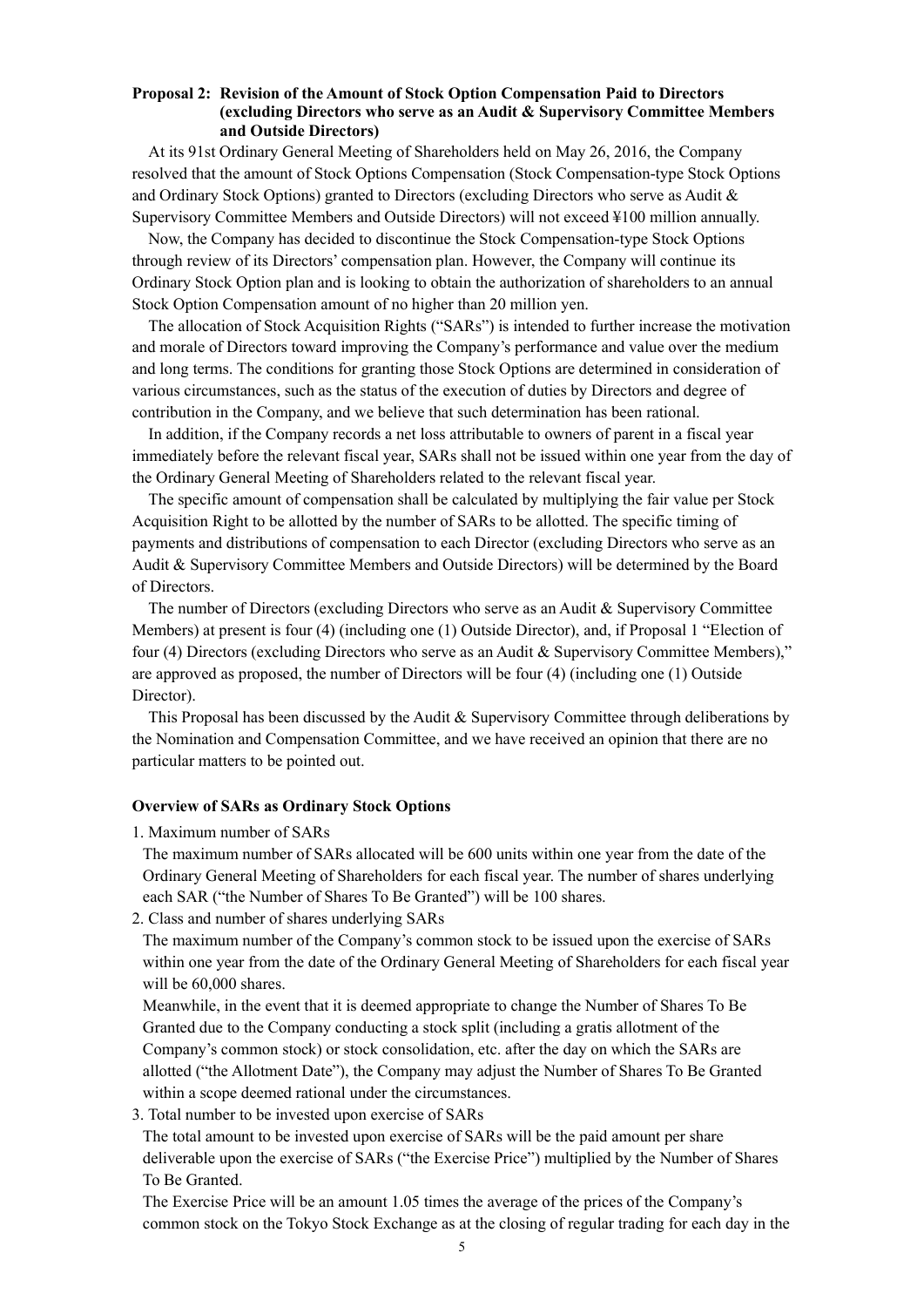month prior to the month in which SARs were issued (except on dates where there was no trading) and the amount will be rounded up to the closest ¥1 unit. However, where that amount is less than the closing price of the Company's common stock at the end of regular trading on the Tokyo Stock Exchange on the Allotment Date (where there was no trading on that day, the closing price on the last day of trading prior to that date), the amount will be the closing price on that date.

Meanwhile, in the event of a stock split or stock consolidation by the Company after the Allotment Date, or the need arise to adjust the Exercise Price, the Company may adjust the Exercise Price within a scope deemed rational under the circumstances.

4. Amount to be paid-in upon exercise of SARs

No payment will be required in exchange for the SARs.

5. Exercise period for the SARs

The exercise period for the SARs will be fixed by the Company's Board of Directors within a range of two years after the Board of Directors' resolution date to determine matters relating to the subscription of SARs and ten years after the date of such resolution.

- 6. Conditions for exercising the SARs
	- 1) The persons who have received an allocation of SARs ("SAR Holders") will, at the time of the exercise of those rights, be Directors of the Company. However, this paragraph will not apply to SAR Holders who have lost their position or ceased to hold office through the expiration of their term of office or as a result of actions taken at the Company's discretion.
	- 2) Upon the death of an SAR Holders, this right may not pass by way of succession.
	- 3) SARs are non-negotiable instruments and may not be pledged or transferred in any form whatsoever.
	- 4) Other conditions pertaining to the exercise of SARs will be set forth in the SAR allocation contract to be concluded between the Company and the SAR Holders in accordance with the Company's Board of Directors.
- 7. Limits on the acquisition of SARs via assignment

Approval of the Board of Directors of the Company will be required for the acquisition of SARs via assignment.

- 8. Conditions for acquiring the SARs
	- 1) In the event the conditions for exercising the SARs stipulated in 6. above no longer apply to an SAR Holders, the Company is entitled to acquire the said SARs for the said SAR Holder at no consideration.
	- 2) In the event that the Company's General Meeting of Shareholders approves (or resolves by its Board of Directors where the resolution of the General Meeting of Shareholders is not necessary) a resolution for a merger agreement in which the Company ceases to exist, resolution for a merger agreement or plan in which the Company is spun-off, or a resolution for a stock swap agreement or stock transfer plan in which the Company becomes a wholly-owned subsidiary, the Company is entitled to acquire all existing SARs at no consideration on a date to be determined by its Board of Directors.
- 9. Other matters

The details of the matters in 1. through 8. above and other matters will be determined by the Company's Board of Directors.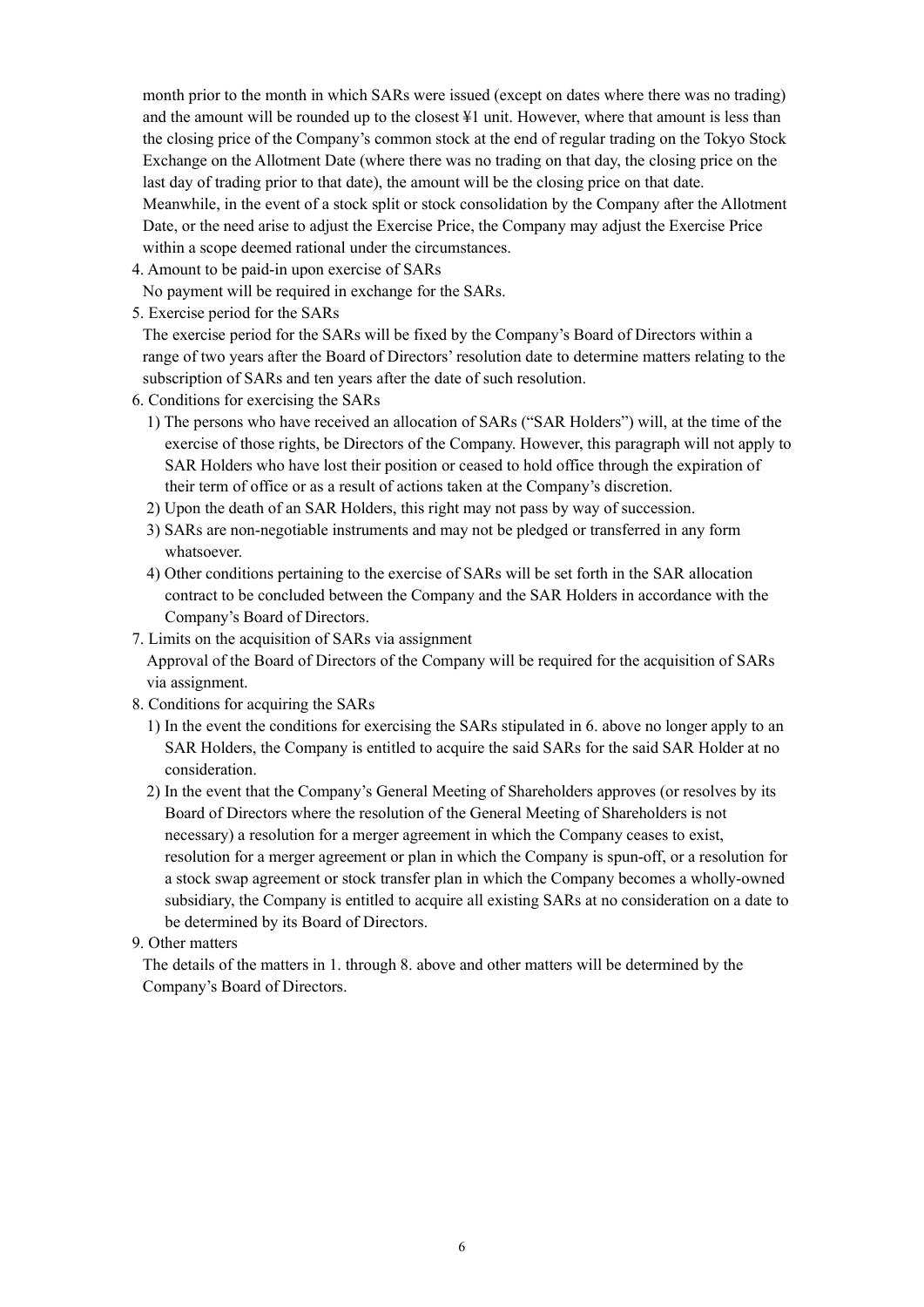# Proposal 3: Determination of the Compensation for Granting Restricted Stock to Directors (excluding Directors who serve as an Audit & Supervisory Committee Members and Outside Directors)

If Proposal 2 "Revision of the Amount of Stock Option Compensation Paid to Directors (excluding Directors who serve as an Audit & Supervisory Committee Members and Outside Directors)" is approved as proposed, the amount of Stock Option Compensation paid to Directors (excluding Directors who serve as an Audit & Supervisory Committee Members and Outside Directors) will be not more than 20 million yen per annum.

The Company is looking to provide an incentive to the Company's Directors (excluding Directors who serve as an Audit & Supervisory Committee Members and Outside Directors;<br>"Eligible Directors") to improve the Company's corporate value on a sustainable basis while at the same time further promoting shared value with its shareholders. The Company will, therefore, newly provide compensation for granting Restricted Stock Compensation to Eligible Directors separately from the aforementioned compensation, in place of the Stock Compensation-type Stock Options included in the current Stock Option Compensation plan, as a part of its review of its Directors' compensation plan.

The compensation for granting Restricted Stock compensation to Eligible Directors based on this Proposal shall be monetary receivables and the amount of compensation shall be not more than 80 million yen per annum. The specific timing of payments and distributions of compensation to each Eligible Director shall be determined by the Board of Directors.

The number of Directors (excluding Directors who serve as an Audit & Supervisory Committee Members) at present is four (4) (including one (1) Outside Director), and, if Proposal 1 "Election of four (4) Directors (excluding Directors who serve as an Audit & Supervisory Committee Members)," are approved as proposed, the number of Directors will be four (4) (including one (1) Outside Director).

The Eligible Directors, based on a resolution by the Company's Board of Directors, will pay all of the monetary receivables granted under this Proposal as payment of kind, and be subject to the issuance or disposition of the Company's common stock. The total number of the Company's common stock to be issued or disposed of under the said process will not exceed 200,000 shares per annum (provided, however, if a stock split of the Company's common stock (including a gratis allotment of the Company's common stock) or a stock consolidation is undertaken effective on or after the date of approval of this Proposal, or if there is an event requiring adjustment of the total number of the Company's common stock to be issued or disposed of as Restricted Stock), the total number of Restricted Stock may be adjusted within a scope deemed rational on or after the day on which this Proposal is approved).

The per share amount to be paid will be determined by the Board of Directors to the extent that such amount will not be an amount that is particularly favorable to the Eligible Directors who subscribe to the Company's common stock, based on the closing price of such common stock on the Tokyo Stock Exchange on the business day preceding the date of each resolution by the Board of Directors (if no transaction occurs on such date, the closing price will be based on the date of the most recent transaction preceding the date of each resolution by the Board of Directors). In addition, upon the issuance or disposition of the Company's common stock through this process, and providing monetary receivables as payment of kind, the Company and Eligible Directors will, as a condition, enter into a Restricted Stock allocation agreement (the "Allotment Agreement") which contains the following details. Moreover, the upper limit of the amount of remuneration in this Proposal, the total number of the Company's common stock to be issued or disposed of, and other conditions for granting Restricted Stock to Eligible Directors based on this Proposal are determined in consideration of the above purposes, the Company's business trends, and other circumstances, and we believe that they are deemed rational.

In addition, if the Company records a net loss attributable to owners of parent in a fiscal year immediately before the relevant fiscal year, the compensation for granting Restricted Stock compensation to Eligible Directors shall not be issued within one year from the day of the Ordinary General Meeting of Shareholders related to the relevant fiscal year.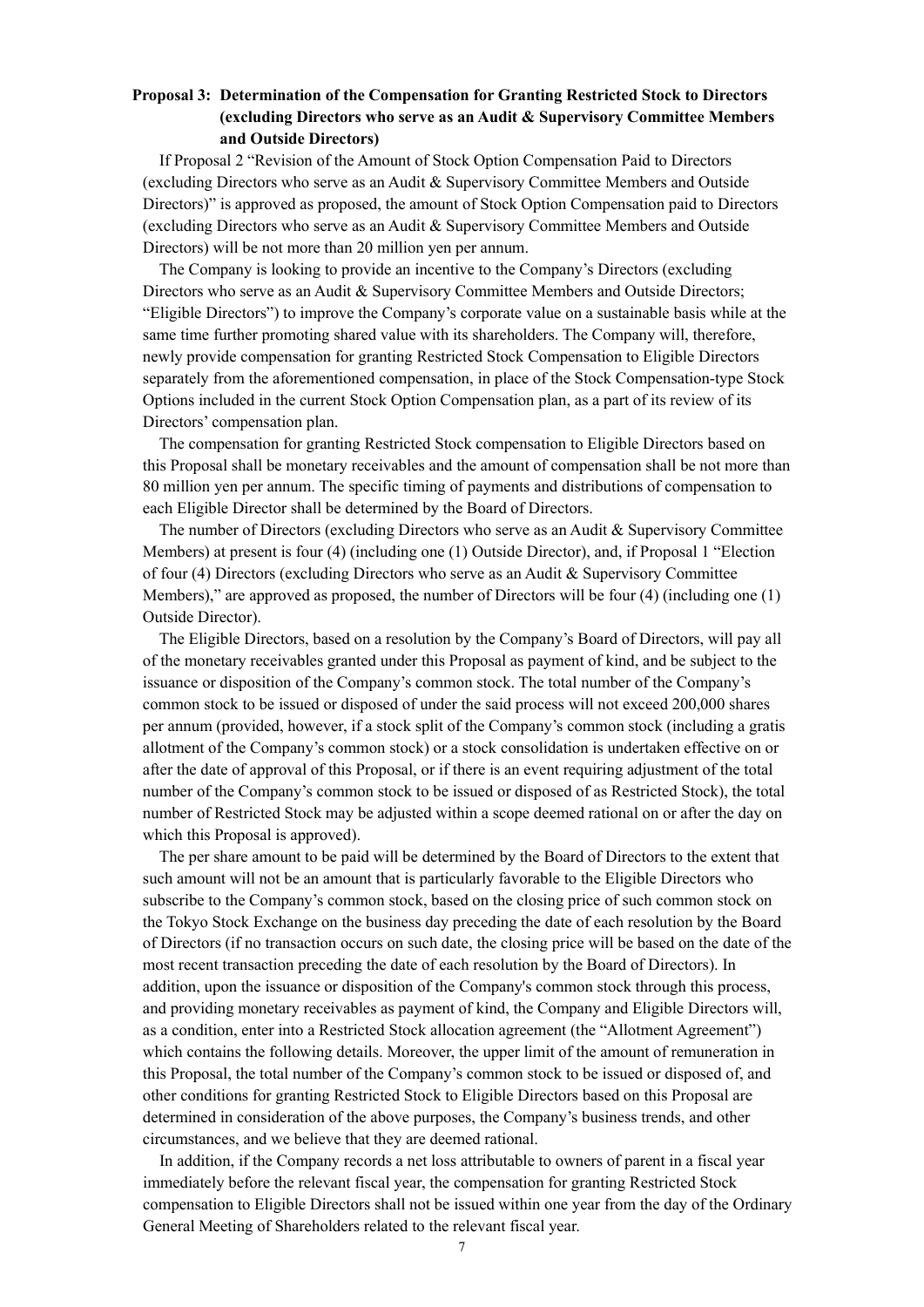This Proposal has been discussed by the Audit & Supervisory Committee through deliberations by the Nomination and Compensation Committee, and we have received an opinion that there are no particular matters to be pointed out.

#### Overview of the Allotment Agreement

#### 1. Transfer Restriction Period

The Eligible Director shall neither transfer the Company's common stock allocated under the Allocation Agreement ("Allocated Stock"), nor use them as collateral or any other disposition of the Allocated Stock for a period from the date of payment on which the Company's common stock is allocated under the Allocation Agreement to the time immediately after the Eligible Directors retire from the position predetermined by the Company's Board of Directors ("Transfer Restriction Period").

## 2. Lifting of Transfer Restriction

Notwithstanding the provisions in 1. above, the Company will lift transfer restrictions for all Allocated Stock upon the expiration of the Transfer Restriction Period for all the Allotted Shares, on the condition that the Eligible Director continuously stayed in the position specified in 1. above during the period predetermined by the Company's Board of Directors (the "Service Period"). However, if the Eligible Director retires from the post specified in 1. above because of the expiration of the term of office, death or other justifiable reasons before the expiration of the Service Period, the number of Allocated Stock subject to lifting of transfer restriction and the time of the said lifting shall be reasonably adjusted as necessary. In addition, the Company will, as matters of course, acquire all of the Allocated Stock for which the restrictions are not lifted free of charge immediately after the transfer restrictions are lifted pursuant to the above provisions.

#### 3. Handling at the time of retirement

Notwithstanding the provisions of 2. above, if the Eligible Director retires from the position specified in 1. above during the Service Period, the Company will, as matters of course, acquire the Allocated Stock free of charge upon his/her retirement, except in the case of expiration of the term of office, death or other justifiable reasons.

#### 4. Treatment upon reorganization, etc.

Notwithstanding the provisions in 1. above, if, during the Transfer Restricted Period, a merger agreement in which the Company becomes a non-surviving company, a share exchange agreement or a share transfer plan under which the Company becomes a wholly-owned subsidiary of another company or any other matters related to reorganization, etc. are resolved at the Company's General Meeting of Shareholders (or by the Board of Directors, if the approval of the General Meeting of Shareholders is not required), then the Company will reasonably adjust as necessary the number of the allocated stock for which restrictions are to be lifted and the timing of the lifting of the restrictions by a resolution of the Board of Directors. In addition, in the aforementioned prescribed cases, the Company will, as matters of course, acquire all of the allocated stock for which the restrictions are not lifted free of charge immediately after the time restrictions are lifted.

#### 5. Other matters

Other matters concerning this SAR allocation will be determined by the Company's Board of Directors.